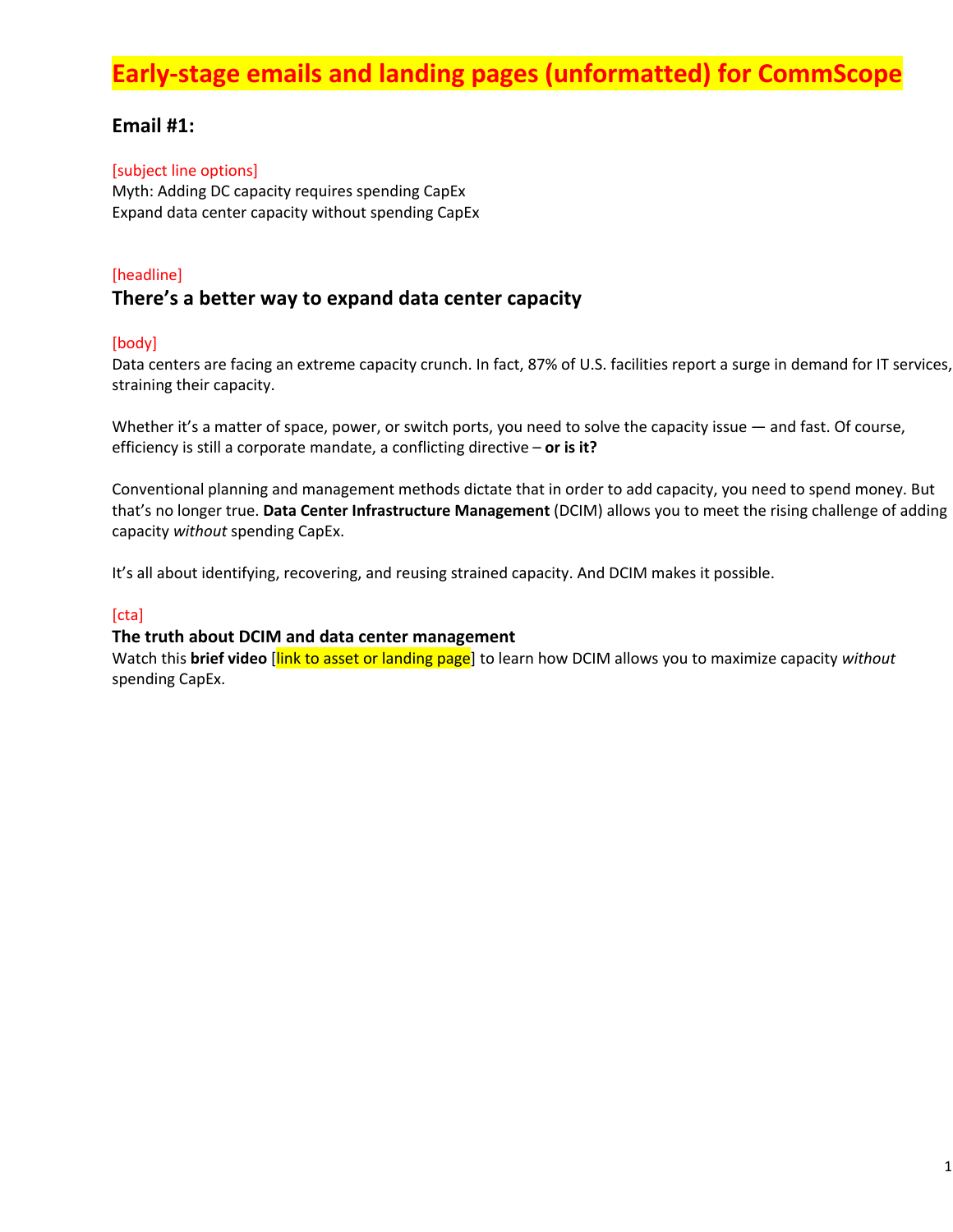## **Landing Page #1:**

#### [headline]

## **Looking to add data center capacity without spending CapEx?**

#### [body]

Turn to Data Center Infrastructure Management (DCIM).

Discover how DCIM helps you identify, recover, and reuse strained All without increasing your capital investment.

Fill out this brief form to access our free webinar, "Myth vs. Reality: Real Truth About DCIM and Data Center Management." [cta]

For more information about DCIM and how it's changing the way data centers are managing capacity, contact [xxxxx].

| [form info]                                          | capacity. |
|------------------------------------------------------|-----------|
| <b>Webinar Request Form</b><br>[For inbound traffic] | The       |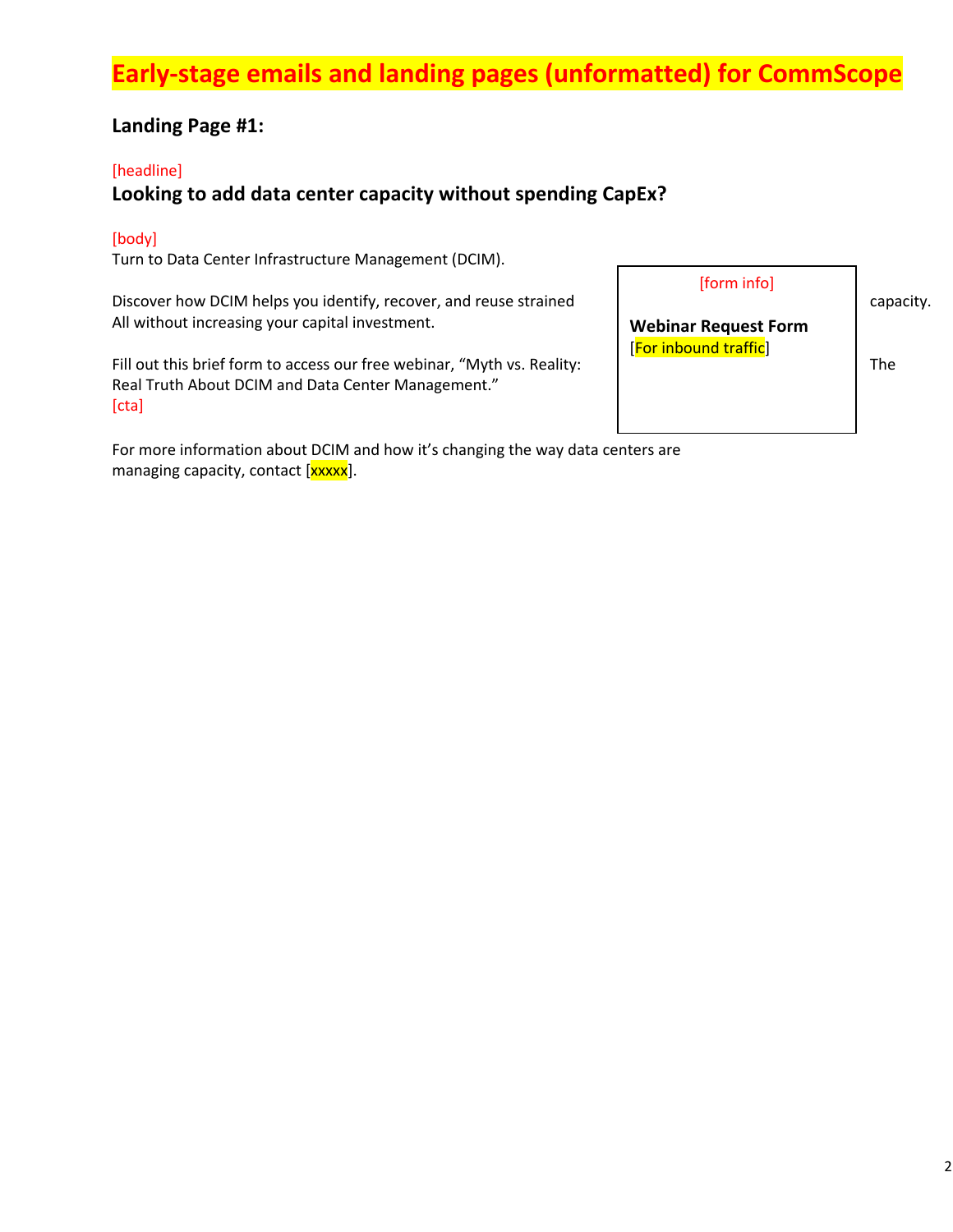## **Email #2:**

#### [subject line options]

Finally. A more reliable way to prevent data center downtime. Virtual reality: Reduce human error and downtime in your data center.

#### [headline]

## **DCIM allows you to take control of data center management**

#### [body]

Downtime — or any service degradation — is an intolerable compromise to network integrity. It costs you revenue, productivity, and client trust, a trifecta of setbacks over which you'll spend countless sleepless nights.

Nearly half of all data centers experience at least one disruption per year, with the most common cause: human error. It's not wonder. The growing complexities of assets, power and connectivity collectively can overwhelm conventional data center management best practices.

Don't allow human error to jeopardize the performance of your data center.

**Data Center Infrastructure Management** (DCIM) is a software-based solution that allows you to control every facet of data center operations virtually, overseeing interdependencies that would otherwise be missed by walking the aisles of a data center. It's the better way to control your data center.

#### [cta]

#### **Maximize the performance of your data center**

Learn how DCIM can help you reduce downtime and service disruptions. View our free video, [Name of Video].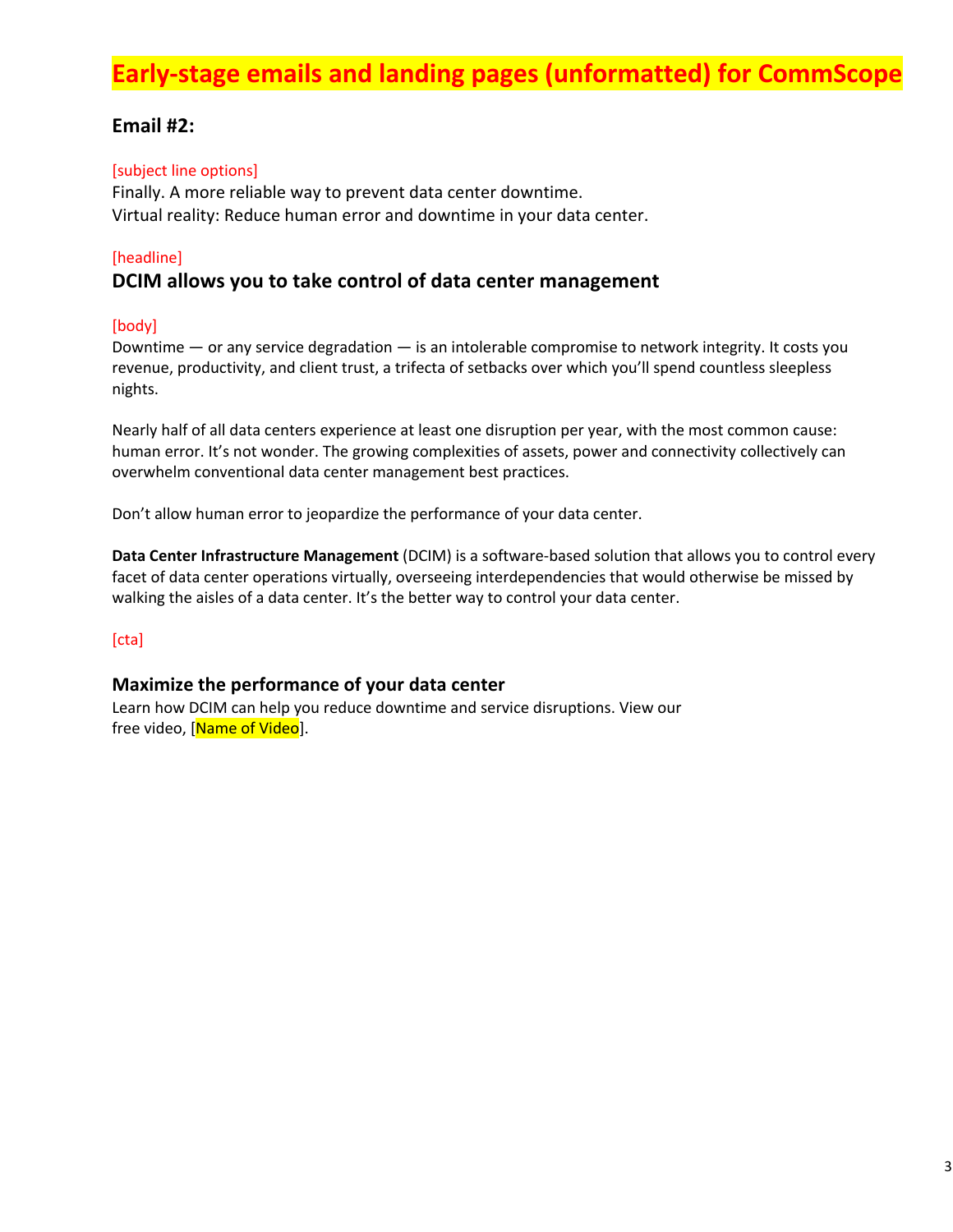## **Landing Page #2:**

#### [headline]

## **Looking to reduce data center downtime and service disruptions?**

#### [body]

Eliminate human error.

Data Center Infrastructure Management (DCIM) is the better way to take control of your data center. The advanced software allows you to oversee interdependencies virtually, reducing the guesswork that comes with walking the aisles in the data center.

Discover how DCIM helps you manage your data center virtually, minimizing downtime and service disruptions.

Fill out this brief form to access our free video, "[Video Name]."

#### [cta]

For more information about DCIM and how it optimizes data center performance, contact [xxxxx].

#### [form info]

**Video Request Form** [For inbound traffic]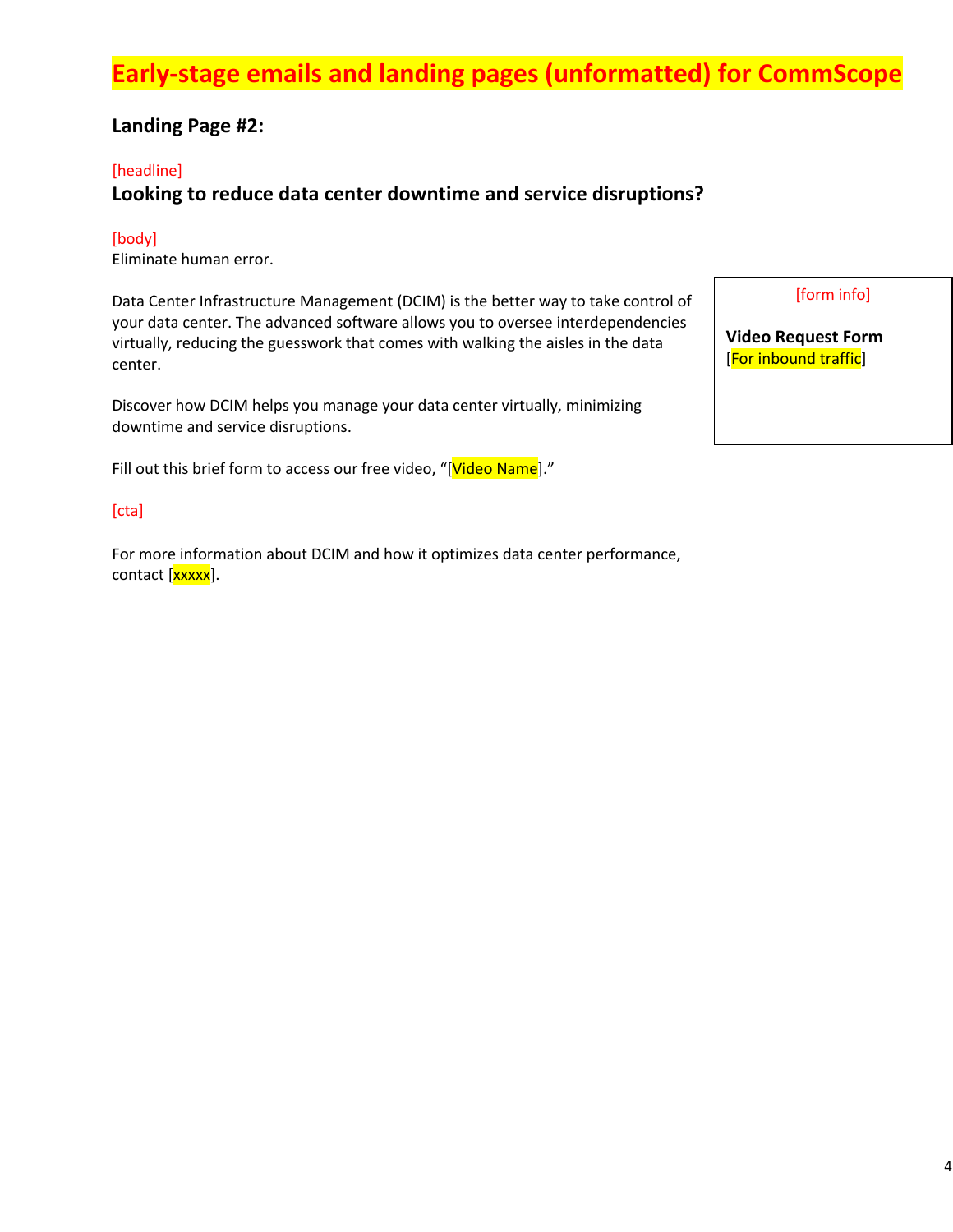## **Email #3:**

#### [subject line options]

Don't let power consumption sap the energy from your data center DCIM: The ultimate Power Player

#### [headline]

### **DCIM optimizes energy efficiency**

#### [body]

Energy is — *by far* — the number one OpEx of any data center. No matter how sophisticated the hardware, without sufficient power, everything comes to a standstill.

Profit and loss, therefore, is often a reflection of how you utilize power. It's not a simple matter of consuming *less* but using what's necessary *more efficiently*.

**Data Center Infrastructure Management** (DCIM) is a software-based solution that optimizes data center energy consumption, identifying and finding ways at using energy more efficiently. It looks at every facet of operations that impact energy consumption, including the use of rack space.

It's a holistic approach to data center energy management, one that will power your data center while strengthening your bottom line.

### [cta]

#### **Maximize the efficiency of your power spend**

Learn how DCIM can help you consumer energy more efficiently in "'Friend Request' Your Data Center with DCIM," a blog by industry expert [name of writer].